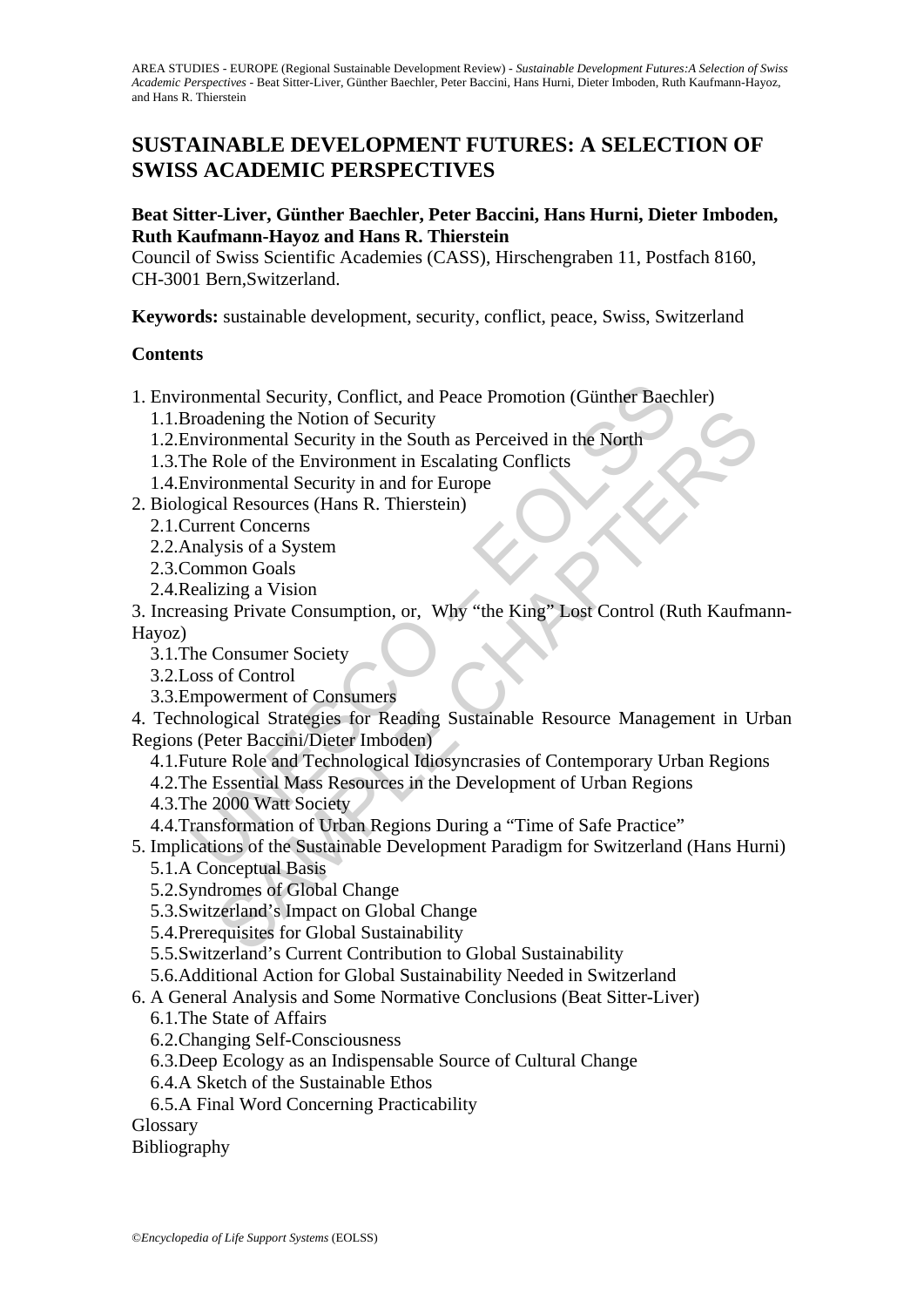#### Biographical Sketches

#### **Summary**

Continuos. Towever, the ceokes on enrivonmental security the contribution of industrial countries to global environmental continent (for instance, Switzerland). The topic needs to be refreception and reality do not always mpact this very change has on Europe in general and on countries in the tinent (for instance, Switzerland). The topic needs to be reframed, because the tinent (for instance, Switzerland). The topic needs to be reframed, be In Switzerland as well as in Western Europe environmental security is seen as a global problem, yet one mainly affecting developing countries in the South. Indeed, there is ample evidence for correlations between rural poverty, environmental stress in rural arenas, and discriminatory access to resources. These factors coincide with political instability, i.e. non-democratic change in regimes and/or violent conflicts and wars. These findings primarily apply to the least developed countries, secondly for countries with medium development characterized by poor state performance and unstable political conditions. However, the debate on environmental security tends to neglect both the contribution of industrial countries to global environmental change and the regional impact this very change has on Europe in general and on countries in the heart of the continent (for instance, Switzerland). The topic needs to be reframed, because self-perception and reality do not always coincide. The unsustainable lifestyle of highlyindustrialized societies constitutes high consumption pressure affecting national and transboundary environments as well as the entire Earth's ecosystem. In other words, Europe is hardly an island producing environmental change but safe from its impacts. Environmental security has to be explored more systematically also in a European context—only then perspectives from North and South will converge. The Organization for Security and Cooperation in Europe (OSCE) can and should play a major role in this endeavor. (Günther Bächler)

Swiss biological resources consist of some unique natural and agricultural landscapes, for which sustainable usage is being sought. The apparent discrepancy between the available natural resources and the consumption of an affluent population in a densely populated country are topics of research, public debate and, eventually political action. (Hans R. Thierstein)

The situation of consumers vis-à-vis questions of ecological sustainability are discussed from a psychological perspective. Attention is paid to the fact that while private consumption is responsible for a large share of overall pollution and resource consumption, people are often unaware of and unable to understand the complex causal relations between their own behavior and environmental problems. In consequence, they tend to feel helpless with regard to the solution of environmental problems, and measures to "empower" them should be considered. (Ruth Kaufmann)

Metabolic studies of urban systems, illustrated with regions of the Swiss Lowlands, show different potentials to reach a status of "sustainable development." The metabolism is illustrated with essential mass goods, namely water, biomass, construction materials and energy carriers. The key variables with regard to sustainability are the energy carriers. The rate-determining step in achieving a sustainable status is the change in the "architectonic fabric" of buildings and transportation networks. The transformation of an urban system needs, mainly due to economical reasons, a time period of at least two generations and a "strategy of safe practice." "Sustainability" can become a valuable guiding principle for a regional development concept. For this it is necessary to postulate concrete and quantified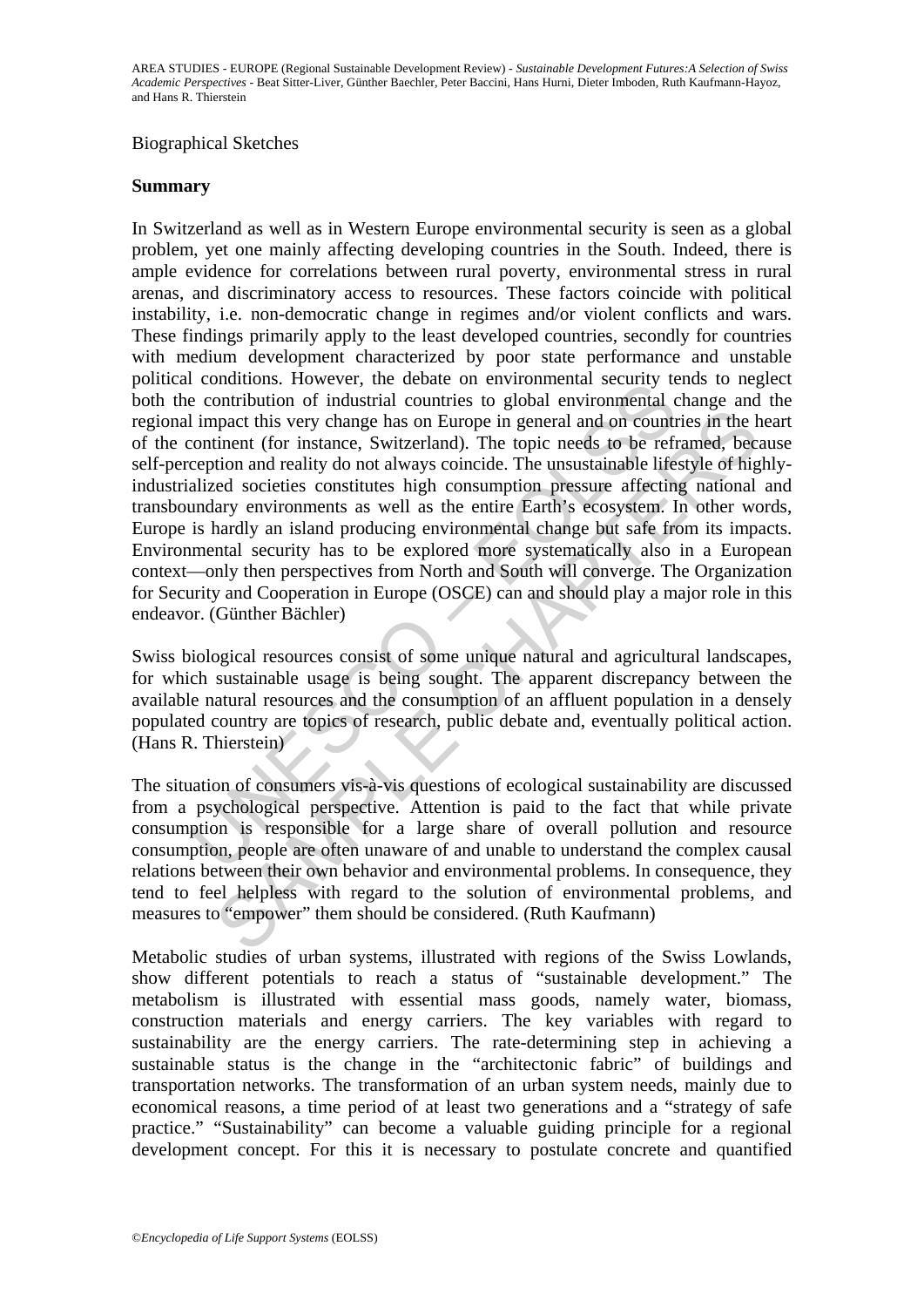resource barriers, tailor-made for the region in question. This concept is illustrated with the "2000 Watt Society." (Peter Baccini and Dieter Imboden)

The sustainable development paradigm raises issues of global, intra- and intergenerational social equity, as well as respect for nature, and economic welfare. Switzerland is confronted with these issues within its own country, and has a moral responsibility vis-à-vis the rest of the world. Syndromes of global change are affecting many eco-regions, not only in developing and transition countries, but to a lesser extent also the affluent countries. Switzerland as a nation has an impact on syndromes through its far-reaching economic activities, which are non-sustainable. At the global level, more modest consumption patterns, a considerably slowed demographic change, a nonconsumptive but sustainable use of natural resources, and conflict transformation are the main prerequisites for improving sustainability. Switzerland's current contribution to sustainability is much less than what it could be, hence the need for additional action along general principles in accordance with Swiss traditions and innovative potentials. A number of concrete actions could be taken immediately. These are: labeling the socially and ecologically sustainable production of goods and services, and their negotiation at the WTO level; enhancing international cooperation and research; strengthening education and research for sustainability, and emphasizing energy and material flux efficiency at home and abroad. (Hans Hurni)

plue to ustainable use of natural resolutes, and connect uaristom<br>erequalists for improving sustainability. Switzerland's current<br>bility is much less than what it could be, hence the need for accordance<br>with Swiss traditio ity is much less than what it could be, hence the need for additional actal principles in accordance with Swiss traditions and innovative potent of concrete actions could be taken immediately. These are: labeling of concre Sustainable development has become an international yet not very effective maxim. This might change if humans would give up thinking of themselves as masters and owners of nature. Deep ecology stresses a more adequate view of human dwelling in this world. The ethos it proposes acknowledges the same prima facie right of all beings to exist. Discretion and modesty are required and fairness should withstand excessive use of resources. The sustainable ethos—entailing the belief that whatever exists does have its original being and significance independent of human interest and evaluation implies a severe change of actual mainstream culture; it can be met if individuals and communities decide to transcend selfish interests. The corresponding turnover within self-consciousness and human conscience is indispensable if we sincerely mean to preserve the natural conditions for the existence of living beings and of liberty. (Beat Sitter-Liver)

The concept of sustainable development verbalizes a rich, complex, yet also questionable vision. Under certain aspects, it even seems to be contradictory. Obviously, it does make sense within the context of the so-called developing countries; but with a view to highly industrialized and wealthy nations, its significance is quite different, some would say it is, at least to some extent, misplaced. However, the concept has gained the status of a universal guideline for international co-operation aiming at securing the natural and cultural preconditions of existence worthy of human (and other) beings. It therefore needs careful analysis and wise implementation. With the following selective reflections, we wish to support that objective. They are the result of a common effort provided by seven authors, all belonging to one of the four national scientific academies gathered within the Council of Swiss Scientific Academies (CASS). Yet CASS must not be held formally responsible for this regional perspective, each author remaining fully responsible for her or his opinions and evaluation.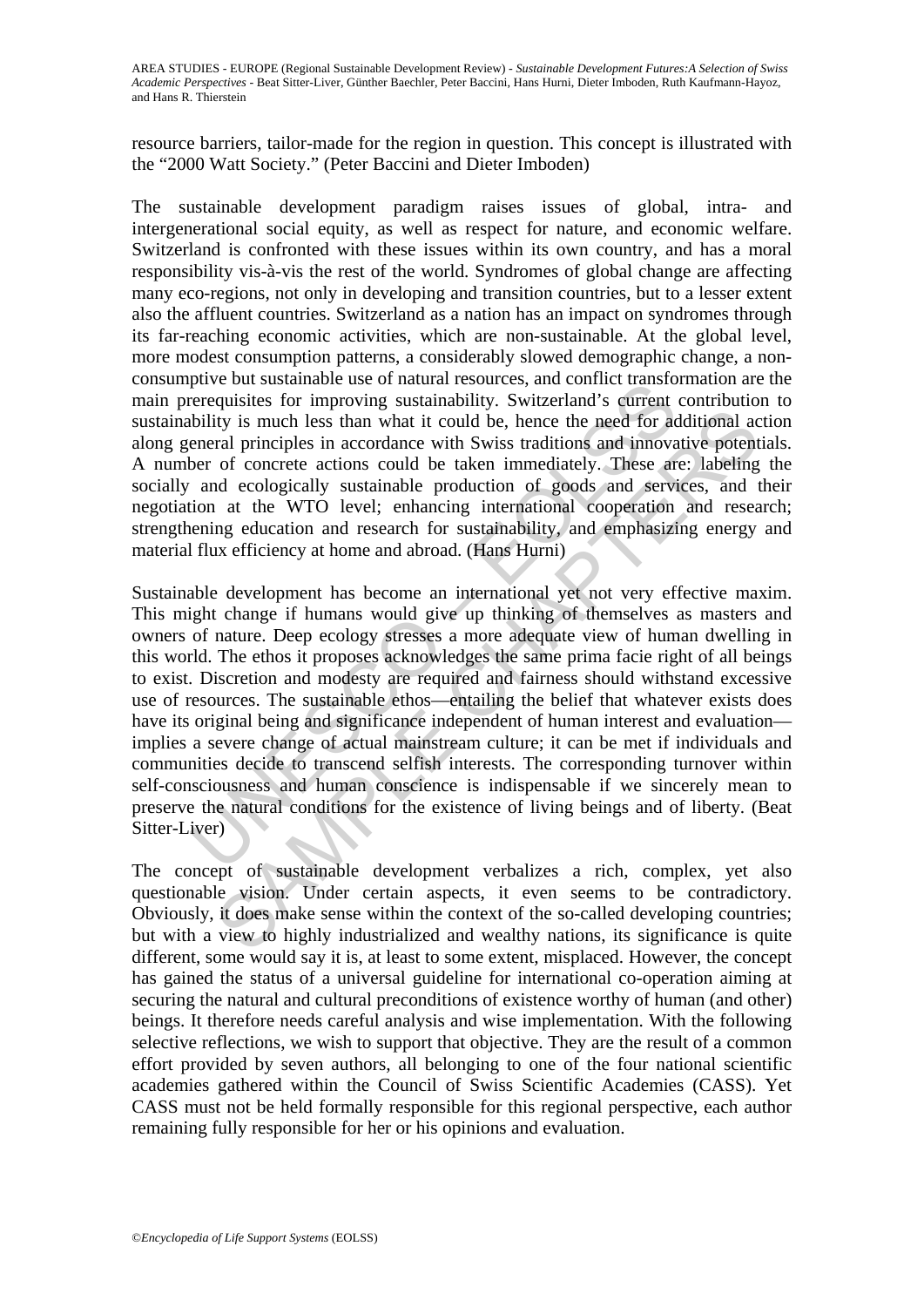# **1. Environmental Security, Conflict, and Peace Promotion**

#### **1.1. Broadening the Notion of Security**

Throughout history the unsustainable use of natural resources has produced human insecurity, acute conflict, and even the fall of civilizations (e.g. Mesopotamia, the Mayan Culture in Central America, and Aksum in the Horn of Africa). However, only in the twentieth century has the transformation of society-nature relationships reached a global scale that threatens all states and societies regardless of their geographic location and their individual contribution to global environmental change. During the 1990s (between 1994 and 1997) the degradation, scarcity, and mal-distribution of land, water, and forest resources played a significant role in 30 out of 85 wars and violent conflicts.

After the Cold War the newly perceived conflict dimension of global environmental change initially provoked quite some alarmist predictions in the Western mass media such as climatic world wars, mass flight due to rising ocean levels, military crusades by Northern countries against destruction of tropical rain forests, and Atlantic fishery wars. Although the prognosis may remain threatening blusters rather than lead to virulent conflict situations with a high risk of escalation, the topic of environmental security reached a high level of political attention.

ist resources played a significant fole in 50 out of 85 was and vio<br>
e Cold War the newly perceived conflict dimension of global<br>
initially provoked quite some alarmist predictions in the Weste<br>
climatic world wars, mass f Cold War the newly perceived conflict dimension of global environmentally provoked quite some alarmist predictions in the Western mass motival wars, mass flight due to rising ocean levels, military erassed wonduities again This holds true particularly in the aftermath of the Rio Conference of 1992 (UNCED). Research institutions in the USA, Canada, and Western European countries started with impressive research projects which had a substantial impact on the international debate from the very beginning: The NATO Committee on the Challenges of Modern Society provided a pilot study on "Environment and Security in an International Context"; the World Conservation Union (IUCN) elaborated a "State-of-the-Art Review on Environment, Security and Development Cooperation" for use by the OECD Development Assistance Committee (DAC). Both reports indicate a shift from a military understanding of threats and vulnerabilities affecting states and defense alliances. They state an apparent decline in the probability of interstate war within the present international system. At the same time, awareness gained ground that interactive processes of technological innovation, economic globalization, underdevelopment, and environmental degradation pose new challenges to human welfare, peace, and security that require cooperative and innovative responses beyond military defense solutions.

The topic "Environmental Security and Conflict" is also being widely discussed in Swiss governmental agencies and research institutions. Since Swiss society is much more alert to regional impacts of global environmental change than to declining military concerns, the government was urged to design a new security strategy for 2000. The Report of the Federal Council on "Security through Cooperation" of 7 June 1999 provides an entire chapter on economic, social, and ecological developments. The report distinguishes six global and local environmental threats, namely: water scarcity, soil erosion, forest depletion, climatic change, rising sea level, and depletion of the disposal capacity for toxic and hazardous waste. Since many of the perceived problems facing the welfare and security of Swiss society are perceived as external threats, the instruments of national defense have to be complemented with international security cooperation. Given the analytic background, the Swiss government basically aims to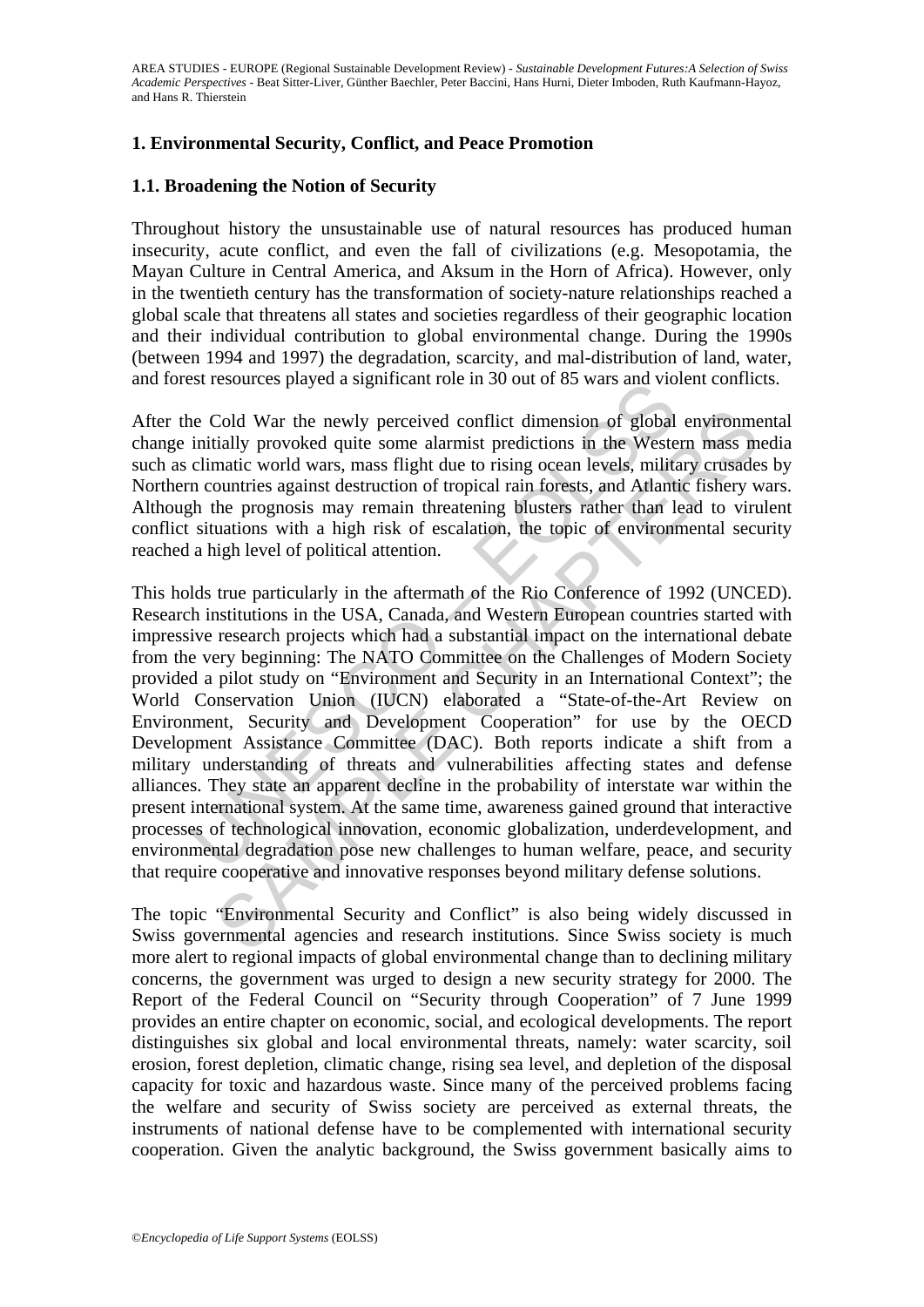contribute increasingly to multilateral peace promotion to safeguard natural life-support systems, and to mitigate human insecurity as well as the consequences of natural disasters. The Federal Council will also provide a report on "Security and Sustainable Development. Aims of a Coherent Peace Policy" that will be one of the first governmental contributions to the IDA Rio (governmental task force) process that deals exclusively with security aspects.

# **1.2. Environmental Security in the South as Perceived in the North**

In Switzerland as well as in Western Europe environmental security is seen as a global problem, yet one mainly affecting developing countries in the South. The following research findings may support this rather Euro-centric worldview:

There is ample evidence for correlations between rural poverty, environmental stress in rural arenas, and discriminatory access to resources. These factors coincide with political instability, i.e. non-democratic change in regimes and/or violent conflicts and wars. These findings primarily apply to the least developed countries, second to countries with medium development characterized by poor state performance and unstable political conditions.

Indians and support unstate Euro-centric worldwew.<br>
Sample evidence for correlations between rural poverty, environmenas, and discriminatory access to resources. These factors<br>
Instability, i.e. non-democratic change in re mple evidence for correlations between rural poverty, environmental stress, and discriminatory access to resources. These factors coincide stability, i.e. non-denocratic change in regimes and/or violent conflicts seconds t Arenas of environmental conflicts are most often domestic ones. They encompass distinct strategic groups using and overusing one or more eco-regions, subdividing ecoregions through political boundaries, or migrating across such boundaries. Acute conflicts that tend to become violent constitute a kind of small-scale North-South conflict within the countries concerned. Countries with a high percentage of the labor force in agriculture, limited cropland per capita, and low commercial energy consumption per capita belong to the group of countries with high environmental stress, violent conflicts or wars going-on.

Transformation of landscape leads to violent conflicts and wars if and when it accentuates structural heterogeneity which tends to discriminate chiefly against those rural producers who are victims of bad resource allocations, unequal resource distribution, high dependence on natural capital, and poor state performance outside the federal district or national capital areas. The widening gap between the modern sector, on which state performance concentrates, and the marginal sector, which encompasses poverty clusters in sensitive environments, constitutes a chasm that in many places has become a real front line of violent conflicts caused by the environment.

# **1.3. The Role of the Environment in Escalating Conflicts**

Conflicts about degraded renewable resources manifest themselves as trans-boundary, center-periphery, inter-regional, and group identity struggles exacerbated by migration and displacement, and in some cases accelerated by population dynamics. Actors with access to state power typically have access to the most productive arenas, whereas identity groups facing environmental discrimination are forced to use and degrade marginal arenas with low productivity, thereby perpetuating impoverishment. Additionally, groups against which environmental discrimination works are confronted with environmental deterioration beyond their control: e.g. deforestation by loggers de-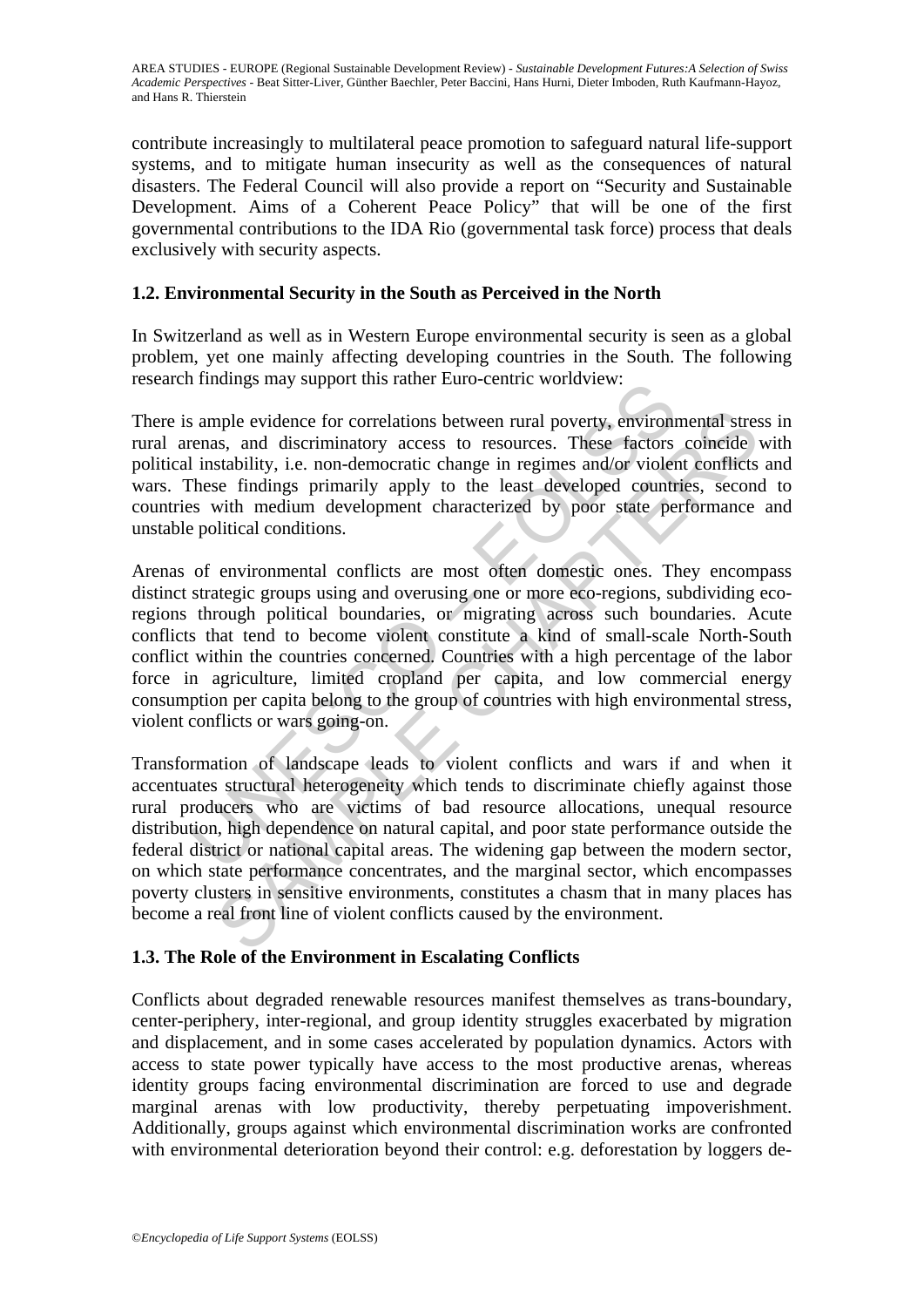stroys the livelihood of indigenous forest dwellers, dam building degrades land both upstream and downstream, and mining leads to widespread contamination of the landscape.

As a rule, resort to violence occurs only if and when some of the following four key situations coincide: (1) Inevitable environmental conditions that fester when group survival depends on degraded resources for which no substitutes are apparent; (2) scarcity of regulatory mechanisms and poor state performance, to the extent that a political system cannot produce certain social and political conditions, because sustainable resource use is far from attainable; (3) instrumentalizing the environment by using the environment (and its destruction) to pursue specific group interests so that environmental discrimination becomes an (ideological) issue of group identity; (4) opportunities to build organizations and find allies (when actors organize and arm themselves in political settings—often behind a strong leader—and gain allies).

mentar userummator or<br>consection the consection and the consection in the sto build organizations and find allies (when actors orgives in political settings—often behind a strong leader—and gain a mental degradation is of in political settings—often behind a strong leader—and gain allies).<br>
In political settings—often behind a strong leader—and gain allies).<br>
Intal degradation is of variable significance depending on the spear many conflic Environmental degradation is of variable significance depending on the specific conflict: In many conflicts it is a systemic background reason; in some other conflicts it is a catalyst leading to channeling along lines between distinct groups; avoidance of degradation also turns out to be a target of parties to a conflict. However, passing the threshold of violence definitely depends on sociopolitical factors and not on the degree of environmental degradation as such. Environmental discrimination against actors is a strong entry point for exploring the genesis of conflict escalation in the arenas analyzed. Other key factors are the high dependence on natural capital coinciding with low resource availability, lack of institutional capacities for peaceful conflict settlement, readiness and/or capacity of authorities and leaders to organize and mobilize collective actors, as well as misperception of alternatives to violence. Environmental conflicts indicate that transition from agricultural to industrial urban societies is at stake.

After having highlighted the main topics of the environmental security and conflict debate in Switzerland and Europe (mainly in governmental and scientific circles), there are two main aspects to be considered:

*On one hand:* The linkage between underdevelopment, poverty, and environmentally induced conflicts cannot be overestimated. First all major actors in the North (including NATO) recognize the adverse impact that global environmental change has on societies in the South, this may help to formulate adequate strategies. The above mentioned report of the Swiss government stresses the urgent need for both, supporting sustainable resource use as well as promoting peace in countries affected by civil war, natural disasters, and resource degradation. Above all, solution of land issues in developing countries is enormously important. Unclear property laws finally lead to disappearance of biological and human resources. Nationalizing land, legal uncertainty, and development by large farming producers poses a considerable potential for conflict that may even increase through further degradation.

A second topic to be addressed is water use in national as well as in trans-boundary contexts. Governments can play a considerable role in this process. Instead of policing environmentally dependent actors or enacting new laws with little consultation in advance, they can offer or at least facilitate participatory ways of sharing and using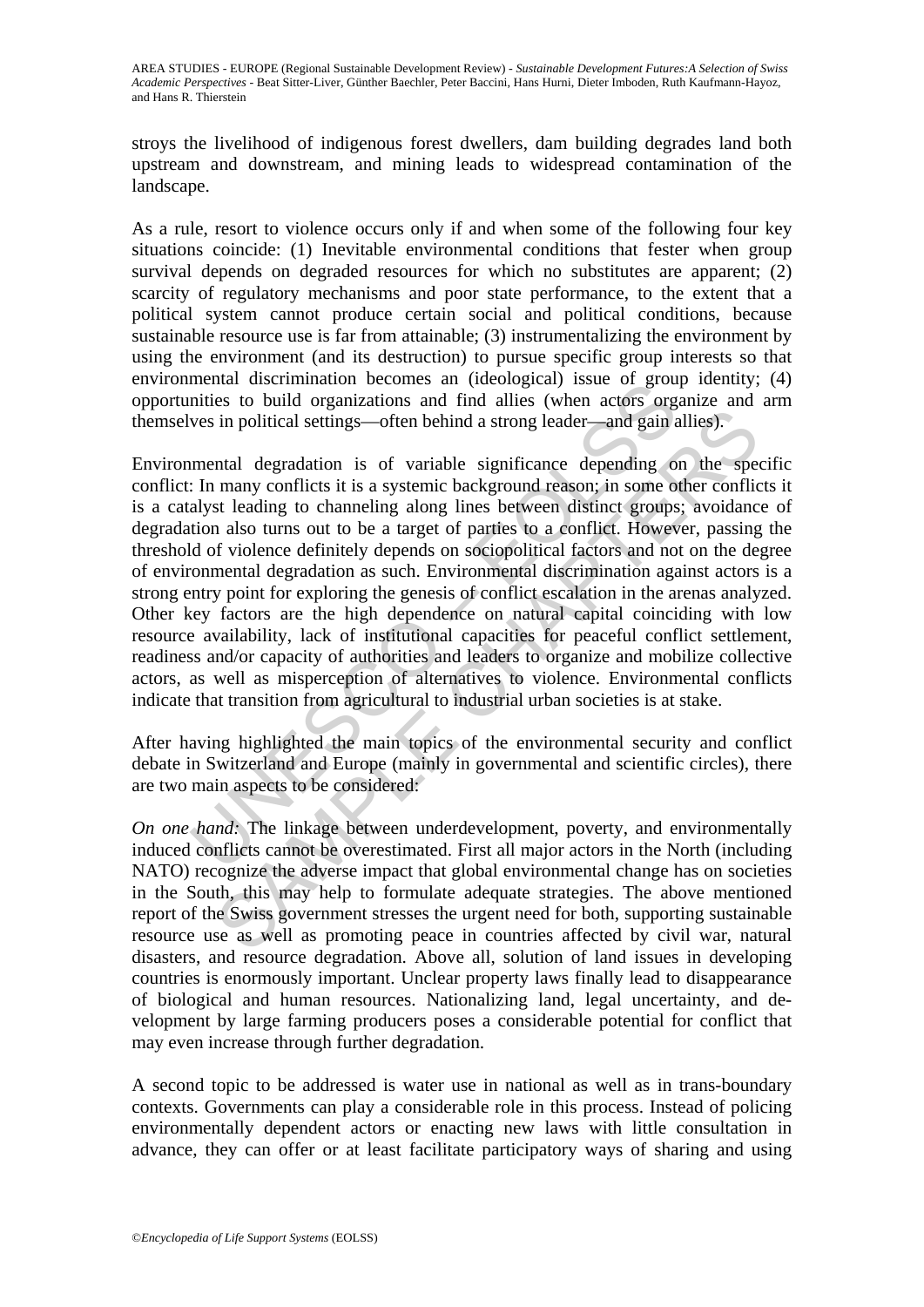resources. Thus strengthening good governance at local and national levels is a further way to foster sustainable development and human security.

#### **1.4. Environmental Security in and for Europe**

*On the other hand*, the current biased debate on environmental security tends to neglect both the contribution of industrial countries to global environmental change and the regional impact this very change has on Europe in general and on countries in the heart of the continent (for instance, Switzerland). The topic needs to be reframed because environmentally caused violence is hardly found in interstate relations, nor within states in Europe. Although climatic change, ozone layer depletion, and loss of biodiversity have created global conflict lines that did not exist until recently, no major catastrophe now threatens the industrialized world.

The European self-perception is that in a highly integrated region with countless bilateral treaties dealing with natural resources such as rivers, a large number of international bodies and regimes, and dense transnational relationships environmental change neither affects national security nor poses a threat to human security comparable to the one that confronts the least developed countries. Working democratic institutions, good state performance, and highly developed technology may keep environmental problems well below the threshold of security threat and acute conflict.

eated global collinity lines that during text than recently, no ma<br>eatens the industrialized world.<br>
Iropean self-perception is that in a highly integrated region<br>
I treaties dealing with natural resources such as rivers, International experiments and in a highly integrated region with counseal<br>and soling with natural resources such as rivers, a large numbe<br>all bodies and regimes, and dense transmational relationships environme<br>ther affects However, self-perception and reality do not always coincide. There are growing concerns about non-implementation and non-fulfillment of international environmental treaties. Despite international regimes, overuse of the earth's absorption capacity, increasing traffic and fossil energy consumption, air pollution, ozone layer depletion, contamination of soils, decreasing agricultural land, and regional consequences of climatic change pose an increasing threat to European societies too. Impoverishment of residential space caused by the anthropogenic loss of bio-diversity is alarming in many parts of Europe. The unsustainable lifestyle of highly industrialized societies, such as Switzerland's, constitutes a "consumption pressure" (WWF) affecting national and transboundary environments as well as the entire earth's ecosystem. In other words, Europe is hardly an island producing environmental change but safe from its impacts. In the Baltic area, in the Danube basin, in parts of Central Europe, as well as in the five Central Asian republics, there have been regional workshops stressing the fact that environmental security is at stake.

Therefore the OSCE plans to organize an international workshop to explore systematically the horizon of environmental security concerns in and for Europe. After having analyzed the major syndromes of global and local change that actually lead or may lead to security concerns, the OSCE asks member countries to assess individual threats and risks related to resource degradation in greater detail (national risk assessments). The OSCE also designs a catalog of principles on sustainable development and human security. Finally, there will be a code of conduct dealing with trans-boundary problems (air pollution, reasonable use of international river basins, transportation of dangerous goods, etc.). The results are to be implemented within the framework of international organizations in Europe, such as the European Union and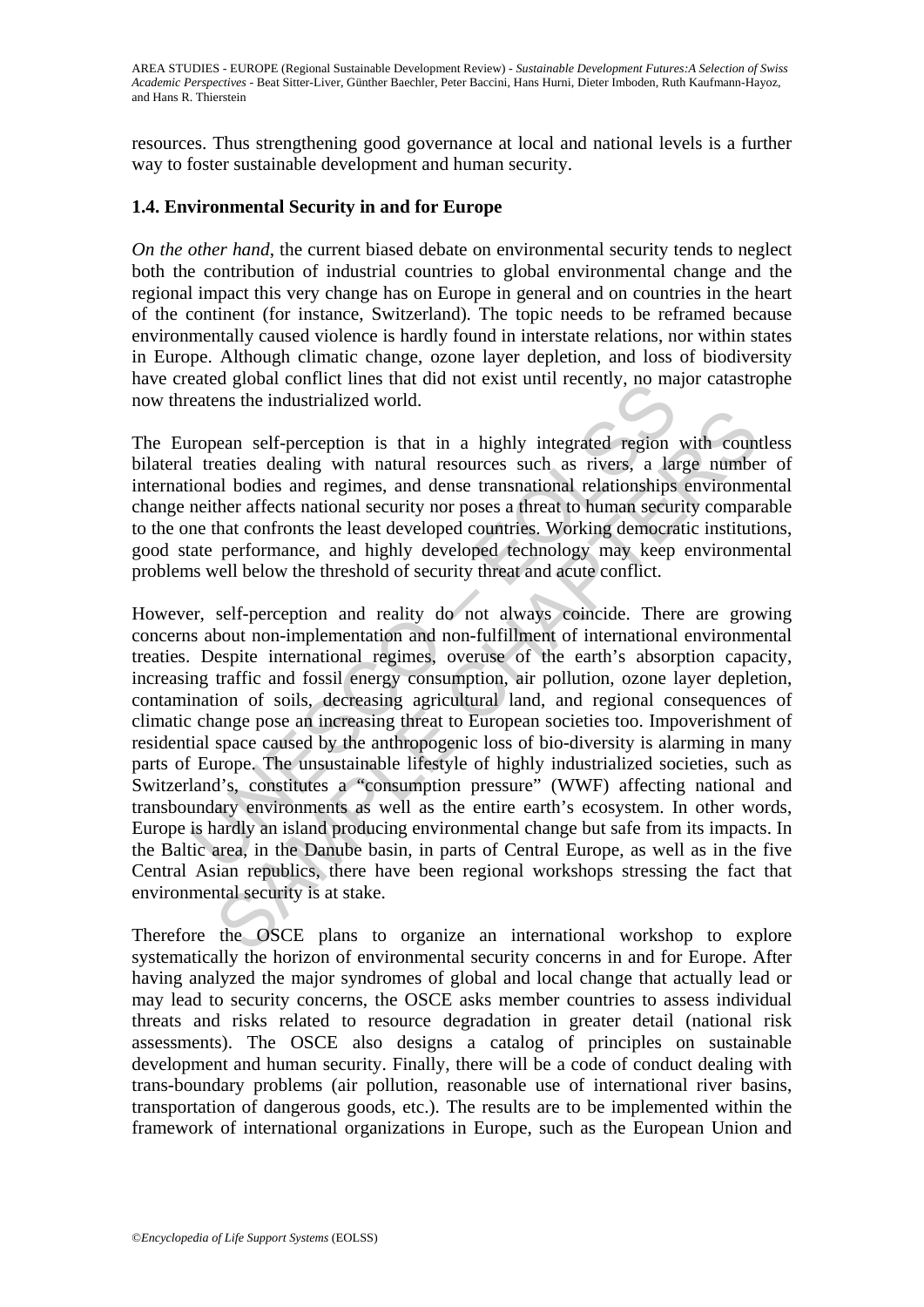the NATO Euro-Atlantic Partnership Council, or by the countries themselves (training activities, projects, awareness, reporting, monitoring, early warning, etc.).

In this broader perspective security has basically two dimensions: a (inter) national and an individual one. Both, national and human security are closely inter-linked. European security deals with all aspects which induce environmental stress on societies, on political entities, and on the biosphere. Therefore, in the normative sense, European environmental security means the absence of threats stemming from major anthropogenic environmental degradation or catastrophes from inside or outside Europe which affect a major part of any European country or its neighbors in such a way that the social life and the well being of the citizens is substantially impaired.

land, a land-locked country, highly interdependent with its<br>ent on access to natural resources from all over the world,<br>mental security an integral part of its route towards<br>neously, Switzerland and its neighbors dispose o on access to natural resources from all over the world, should not access to natural resources from all over the world, should not all security an integral part of its route towards sustainability, Switzerland and its neig Switzerland, a land-locked country, highly interdependent with its neighbors and dependent on access to natural resources from all over the world, should make environmental security an integral part of its route towards sustainability. Simultaneously, Switzerland and its neighbors dispose of the resources necessary to contribute to a global environmental order that provides security and promotes peace for all human beings.

# TO ACCESS ALL THE **38 PAGES** OF THIS CHAPTER, Visit: http://www.eolss.net/Eolss-sampleAllChapter.aspx

#### **Bibliography**

- - -

Baccini P. and Oswald F. (1998). *Netzstadt: Transdisziplinäre Methoden zum Umbau urbaner Systeme*. Zurich: Verlag der Fachvereine. [This presents a method for reconstructing urban systems from a morphological and physiological point of view; English summary.]

Baccini P. (1997). A city's metabolism: towards the sustainable development of urban systems. *Journal of Urban Technology*, **4**(2), 27–39.

Baechler G. (1999). *Violence Through Environmental Discrimination*, 319 pp. Dordrecht, Boston, MA, and London: Kluwer. [A systematical and encompassing discussion of the empirical studies in the field of environmental conflicts in the South. An in-depth case study on Rwanda and a quasi-causal model of environmentally induced conflicts.]

Bolay J.-C. et al., eds. (1999). *Environnement urbain. Recherche et action dans les pays en développement*, 263 pp. Basel: Birkhäuser Verlag. [Describes urban and periurban problem situations and possible solutions in developing countries.]

BUWAL (1997). *Nachhaltige Entwicklung: Aktionsplan für die Schweiz*, 31 pp. Bern: Bundesamt für Umwelt, Wald und Landschaft.

Carius A., Lietzmann K. M., eds. (1999). *Environmental Change and Security. A European Perspective*, pp. 322. Berlin : Springer. [A collection of the most interesting scholarly contributions in the field of environmental conflict analysis. The book contains different sections dealing with fundamental issues on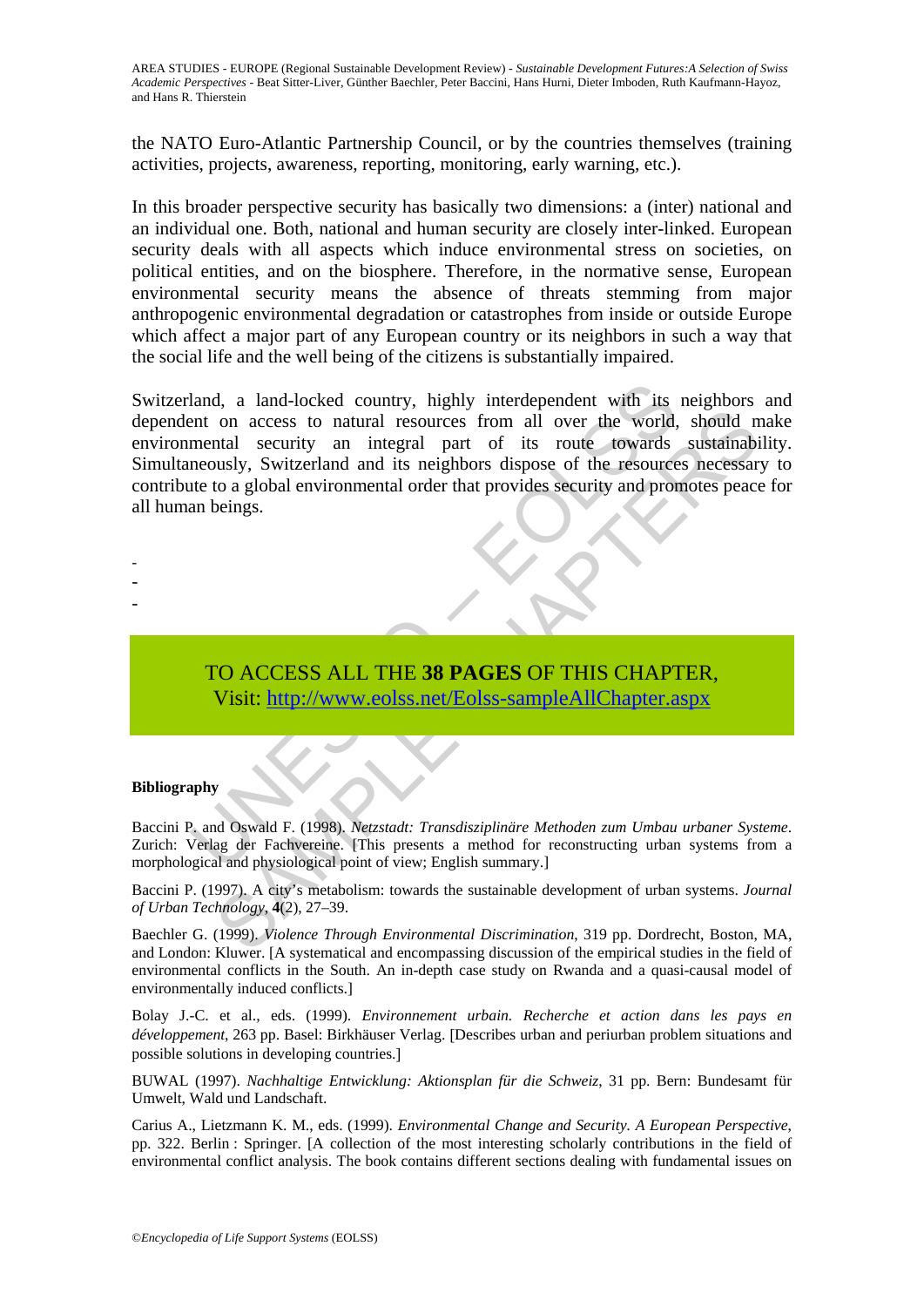environmental security, with the characterization and typological classification of environmental conflicts, and with environmental and development policy challenges and approaches.]

CASS (1997). *Visions by Swiss Researchers*, 32 pp. Conference of the Swiss Scientific Academies (CASS) and Forum for Climate and Global Change. Bern: ProClim.

French, H. (1999). Challenging the WTO. *World Watch* Nov./Dec., 22–27.

Fuhrer U., ed. (1995). *Ökologisches Handeln als sozialer Prozess/Ecological Action as a Social Process*, 142 pp. Basel: Birkhäuser.

Gerster R. (1995). *In gemeinsame Interessen investieren*. Schweizerischer Nationalfonds. [Provides insight on how Switzerland could assume its global responsibility and improve its impact in research and development cooperation.]

Gibbons M. et al. (1994). *The New Production of Knowledge: The Dynamics of Science and Research in Contemporary Societies*, 179 pp. London: Sage Publications. [Proposes new ways of developing and implementing research of societal relevance.]

GLASOD (1990). The extent of human-induced soil degradation. Annex 5. Oldeman L. R., van Engelen V. W. P., Pulles J. H. M. Wageningen: ISRIC/UNEP/GLASOD. [Constitutes the first global map of soil degradation at an overview scale.]

Grübler A. and Nakicenovic N. (1997). Decarbonizing the Global Energy System, IIASA Report RR-97– 6, Laxenburg, Austria, reprinted from *Technological Forecasting and Social Change* 53, 97–110 (1996).

Hurni H., with the assistance of an international group of contributors (1996). *Precious Earth: From Soil and Water Conservation to Sustainable Land Management*, 89 pp. Berne: International Soil Conservation Organization (ISCO), and Centre for Development and Environment (CDE). [Presents a conceptual framework for multi-level stakeholder approaches to sustainable land management.]

INFRAS (1995). *Quantitative Aspekte einer zukunftsfähigen Schweiz*, 137 pp. Zurich: Infras.

orary Societies, 179 pp. London: Sage Publications. [Proposes new ways c<br>ting research of societal relevance.]<br>
1 (1990). The extent of human-induced soil degradation. Annex 5. Oldeman I<br>
1 Pulles J. H. M. Wageningen: ISRI Exercit of societar curventic. The extended soil degradation. Annex 5. Oldeman L. R., van Engles J. H. M. Wageningen: ISRIC/UNEP/GLASOD. [Constitutes the first global map of the sastin of stunctions (1996). Decarbonizing t Imboden D. and Baccini P. (1996). Konzepte für eine nachhaltige Schweiz: Mit welchen Ressourcen in welchen Siedlungen auf wessen Land? In S. Wehowsky and K. Pieren, eds. *Nachhaltige Entwicklung oder hoher Lebensstandard?* CASS-Symposium, 7–8 June 1996, CASS, Imboden D. M. (2000) Energy forecasting and atmospheric CO2 perspectives: two worlds ignore each other. *Journal of Integrated Assessment*, Postfach 8160, CH-3001 Bern. [Presents a first concept and a strategy for Switzerland to reach a sustainable status from the point of view of physical resources.]

Jeanrenaud C. (1997). *Environmental Policy between Regulation and Market*, 376 pp. Basel: Birkhäuser.

Kaufmann-Hayoz R. and Künzli C., eds. (1999). *Man kann ja nicht einfach aussteigen. Kinder und Jugendliche zwischen Umweltangst und Konsumlust*, 359 pp. Zürich: vdf. [An in-depth analysis of the current knowledge about environmental concern, consumption attitudes, and participation in political processes among children and adolescents, focused on German speaking countries.]

Mackie J. L. (1981). *Ethics: Inventing Right and Wrong*. New York: Penguin. [Leading and wellinformed draft of a skeptical ethics.]

Mertens G. (1996). Mensch und natur. In: L. Honnefelder and L. Krieger, eds. *Philosophische Propädeutik*. Vol. 2: Ethik. Paderborn, 267–326. [A clear statement of a critical ecological ethics open to the idea of rights of nonhuman natural beings, but not following the deep ecology concept.]

Meyer-Abich K. M. (1997). *Praktische Naturphilosophie. Erinnerung an einen vergessenen Traum*. Munich. [An enriched and developed, up to date and still seminal book on German-based deep ecology.]

Minsch J., Eberle A., Meier B., Schneidewind U. (1996). *Mut zum ökologischen Umbau*, 281pp. Basel: Birkhäuser.

Napier C., ed. (1998). *Environmental Conflict Resolution*, 281 pp. London: Cameron May. [In-depth case studies on environmental conflict resolution. Chapter I deals with the American experience, chapters II and III with German and British experiences respectively. Chapter VI sheds light on the practice of cooperative environmental conflict resolution in developing countries, whereas the final chapter (V) focuses more on mediation in commercial environmental disputes.]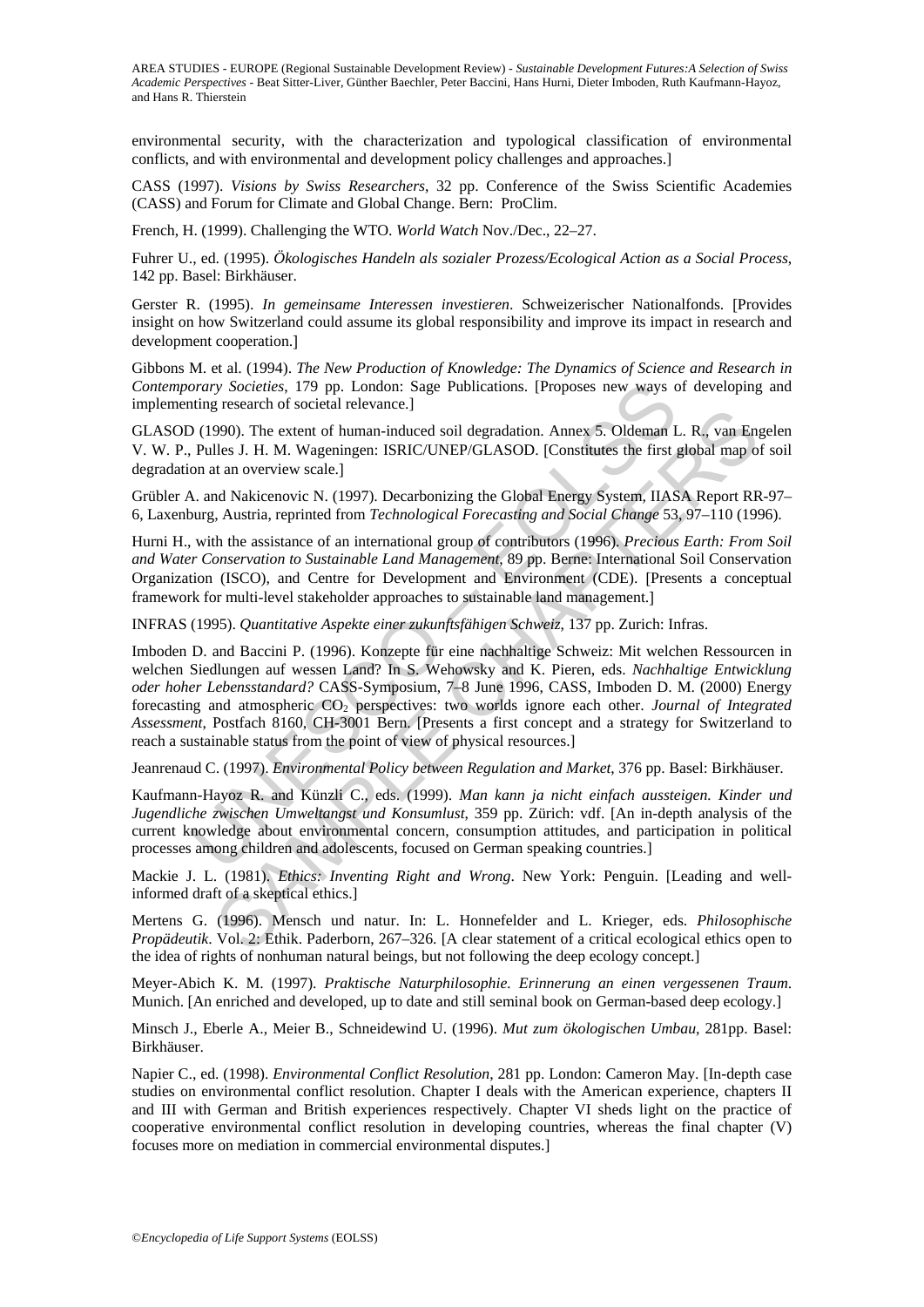Peter U. and Kaufmann-Hayoz R. (2000). The concept of control. A key concept in understanding and overcoming barriers to responsible environmental behavior. In W. J. Perrig and A. Grob eds. *Control of Human Behavior, Mental Processes and Consciousness*. Mahwah, N.J.: Erlbaum. pp. 307–322. [This article works out the relevance of the well-known concepts of control beliefs and control attributions for environmental psychology.]

Pfister C. (1998). The "syndrome of the 1950s" in Switzerland. In S. Strasser, C. McGovern and M. Judt, eds. *Getting and Spending: European and American Consumer Societies in the Twentieth Century.* New York: Cambridge University Press. pp. 359–378. [This work presents a historical analysis of the transition from the older industrial to the modern consumer society in Switzerland after the Second World War.]

Scherhorn G. (1994). Konsum als kompensation. In K.-J. Reinbold, ed. *Konsumrausch. Der heimliche Lehrplan des Passivismus*. Freiburg i.Br.: AGJ-Verlag, pp. 7–42. [This calls attention to the deeper roots and problems of consumerism.]

Sessions G., ed. (1995). *Deep Ecology for the 21st Century: Readings on the Philosophy and Practice of the New Environmentalism*. Boston and London. [A competent reader giving a precious overview of the deep ecology movement.]

Sitter-Liver B. (1996). Natur als Grundlage universaler Ethik. In: Natur- und Technikbegriffe, K. Gloy (ed.). Bonn, 234–265. [A draft of philosophy of nature providing the basis for a universally plausible ethics.]

Sitter-Liver B. (2000). Tiefenökologie: Kontrapunkt im aktuellen Kulturgeschehen. In: Natur und Kultur 1, 2000, 70–88. [This essay demonstrates the role of deep ecology as a possible motor of indispensable cultural change.]

Sitter-Liver, B. and Sitter-Liver B. eds. *Culture within Nature*. Basel: Wiese Publishing. pp. 105–121. [Conceiving nature as a political community, wherein justice and fairness also relate to human behavior over against nonhuman beings.]

Teutsch G. M. (1995). *Die Würde der Kreatur. Erläuterungen zu einem neuen Verfassungsbegriff am Beispiel des Tiers.* Berne/Stuttgart/Vienna. [A collection of philosophical and theological texts pleading the case for dignity of nonhuman creatures, and a critical reconstruction of the meaning of "dignity."]

G., ed. (1995). *Deep Ecology for the 21<sup>n</sup>* Century: Readings on the Philosoph<br>Environmentalism. Boston and London. [A competent reader giving a preciou<br>ogy movement.]<br>For B. (1996). Natur als Grundlage universaler Ethik. Wackernagel M. and Rees W. (1996). Our Ecological Footprint: Reducing Human Impact on the Earth, 160 pp. Gabriola Island, BC: New Society Publishers. [This forms the basis for quantitative descriptions of resource use versus resource consumption.]

Weizsäcker E.U. von, Lovins A.B., and Lovins H.L. (1995). *Factor Four: Doubling Wealth-halving Resource Use: The New Report to the Club of Rome*, 332 pp. London: Earthscan. [Demonstrates that sustainable practices are profitable.]

Woodrow Wilson Center (1998). *Report Environmental Change and Security Project*, 179 pp. Washington, D.C.: The Woodrow Wilson Center. Issue 4, Spring. [A collection summary reports of some of the most encompassing empirical projects in environmental conflicts and security studies.]

movement.]<br>
S. (1996). Natur als Grundlage universaler Ethik. In: Natur- und Technikbegriffe, K.<br>
234–265. [A draft of philosophy of nature providing the basis for a universally plau<br>
3. (2000). Tiefenökologie: Kontrapunk World Commission on Environment and Development (1987). *Our Common Future. From One Earth to One World: An Overview*. Oxford and New York: Oxford University Press. [The most generally accepted source relating to sustainable development definition and strategy.]

#### **Biographical Sketches**

**Beat Sitter-Liver** has been Secretary General of the Swiss Academy of Humanities and Social Sciences for almost 30 years. He has been teaching practical philosophy at the University of Freiburg since 1990. Born on May 11, 1939 in Berne, he took his Ph.D. in philosophy at the University of Berne, after studying also in London, Cologne, and Reykjavik. Years of research and teaching at the local Institute of philosophy followed. Elected Secretary General of the Swiss Academy of Humanities and Social Sciences as well as the Swiss Academy of Sciences in 1972, he pursued research and teaching at the Universities of Berne, Freiburg, and Lucerne. He was visiting professor for one year at the University of Munich. He is also lecturing at the Swiss Federal Institute of Technology in Zurich. Main research interests and publications: general and applied ethics (ecological ethics, bioethics); philosophy of nature, natural law,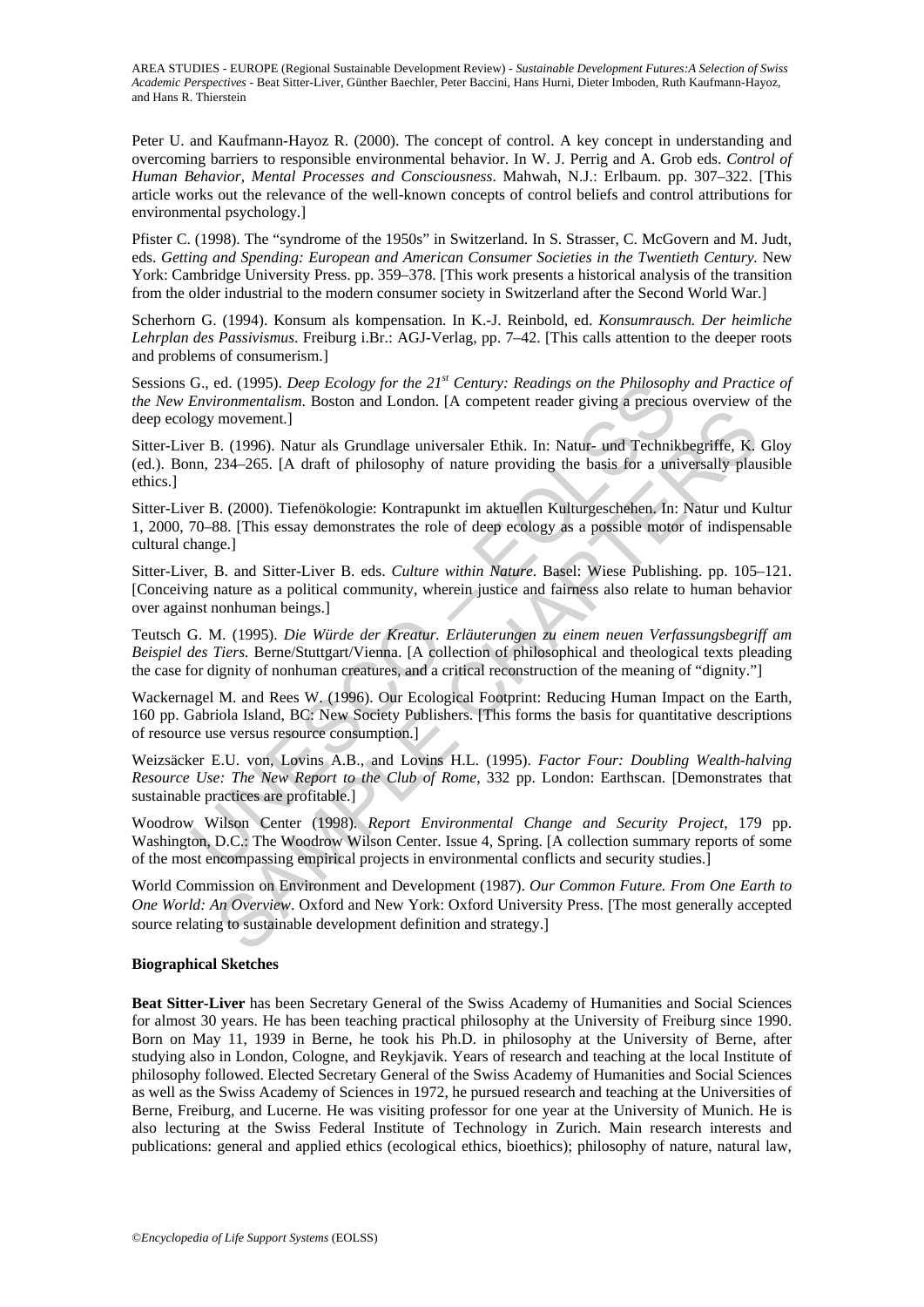social and political philosophy. Lately, bioethics in general and the theory of "dignity of creature" have been the main focus.

**Günther Baechler** has been the director of the Swiss Peace Foundation, Institute for Conflict Resolution since 1988, while also working part-time as a researcher at the Center for Security Studies and Conflict analysis at the Swiss Federal Institute of Technology (ETH) Zurich (1991–94). Trained in art and history of art in Basel (1976–80) and political science at the Free University of Berlin (1980–85), he was a research fellow at the Institute for Peace Research and Security Studies at the University of Hamburg (1986–1988) and completed his Ph.D. in political science in 1997 (University of Bremen). In 1996 Dr. Baechler was a visiting research fellow at the Center for Science and International Affairs (CSIA) at the John F. Kennedy School of Government, Harvard University (1996) and also received training in mediation and negotiation at the Harvard Negotiation Program and at the Center for Dispute Settlement in Cambridge. He is currently active in the field of peace promotion, mainly in the Horn of Africa.

ccini was born in Zurich on 24 September 1939. After studying in the USA, hereards at the Swiss Federal Institute of Technology (ETH) Zurich where he degree in chemistry. Five years in research and development for the chem ces at the Swass Federal Institute of Technology (ETH) Zunch where to later came<br>the methanology (ETH) Zunch where the atternation of the chemical industry,<br>ter exearch at the Swiss Federal Institute for Environmental Scie **Peter Baccini** was born in Zurich on 24 September 1939. After studying in the USA, he took a degree in natural sciences at the Swiss Federal Institute of Technology (ETH) Zurich where he later earned his doctoral degree in chemistry. Five years in research and development for the chemical industry, nine years of water research at the Swiss Federal Institute for Environmental Sciences and Technology (EAWAG) in Kastanienbaum (1974–1983). Associate Professor of Environmental Chemistry at the University of Neuchâtel (1974–1991). Visiting Professor at the University of Goettingen and at the University of California Riverside (1981), later at the Technical Universities of Vienna and Stockholm (1999). Since 1991 he is Full Professor of Resources and Waste Management at ETH Zurich. From 1994 to 1996 he was Head of the Department of Rural Engineering and Geodetic Sciences at the ETH Zurich. >From 2001 to 2006 he is President of the Swiss Academy of Sciences. In an interdisciplinary research team (engineers, environmental scientists, economists, architects), Prof. Baccini examines the resource management of heavily populated regions and the long-term behavior of anthropogenic sediments. Current research topics: a) urban development and sustainable metabolism in Switzerland; b) long-term behavior of sediments from thermal waste treatment, to be used as secondary resources.

**Hans Hurni** completed his studies at the Natural Science Faculty, University of Berne, Switzerland, with a MSc thesis on soil erosion, a Ph.D. thesis on climate change, and a Venia Docendi thesis on soil erosion and conservation in agricultural environments, with a focus on Africa and Asia. He lived in Ethiopia for over 10 years, working as a research scientist and program director. He is currently co-director of the Centre for Development and Environment (CDE), professor of geography at the Institute of Geography, and president of the Swiss Commission of Research Partnerships with Developing Countries (KFPE of CASS).

**Dieter Imboden** was born in Zurich on August 22, 1943. He studied theoretical physics in Berlin and Basel and in 1971 received his doctorate at the Swiss Federal Institute of Technology (ETH) Zurich following a dissertation on theoretical solid-state physics. His interest for the environment, particularly water, brought him to the Swiss Federal Institute for Environmental Sciences and Technology (EAWAG), to the Scripps Institution of Oceanography, California, as well as to other American universities. Since 1974 he has been teaching at the ETH Zurich. In 1982 he completed his habilitation requirements in the field of mathematical modeling and environmental physics. In 1987 he was one of the co-founders of the new curriculum in environmental sciences at the ETH Zurich. He became full professor of Environmental Physics at ETH in 1988. From 1998 to 1999 he was the director of Novatlantis, an interdisciplinary project on sustainable development within the domain of the Swiss Federal Institutes of Technology, where he initiated the pilot project "2000 Watt Society." For many years Prof. Imboden's main research concerned the physics and chemistry of natural water bodies, especially the large lakes of the Earth (Lake Baikal, Caspian Sea, etc.). One of his central aims in research as well as in teaching is to combine the methods of physics with other disciplines in order to tackle complex environmental problems. His textbook *Environmental Organic Chemistry* which he wrote together with two chemists, René Schwarzenbach from ETHZ and Phil Gschwend from MIT, won the "Chemistry Book of the Year Award" of the Association of American Publishers in 1994. Using examples such as global climate change or energy policies, Prof. Imboden attempts to bridge the gap between natural and social science and the humanities. He serves on various professional commissions including the Research Council of the Swiss National Science Foundation